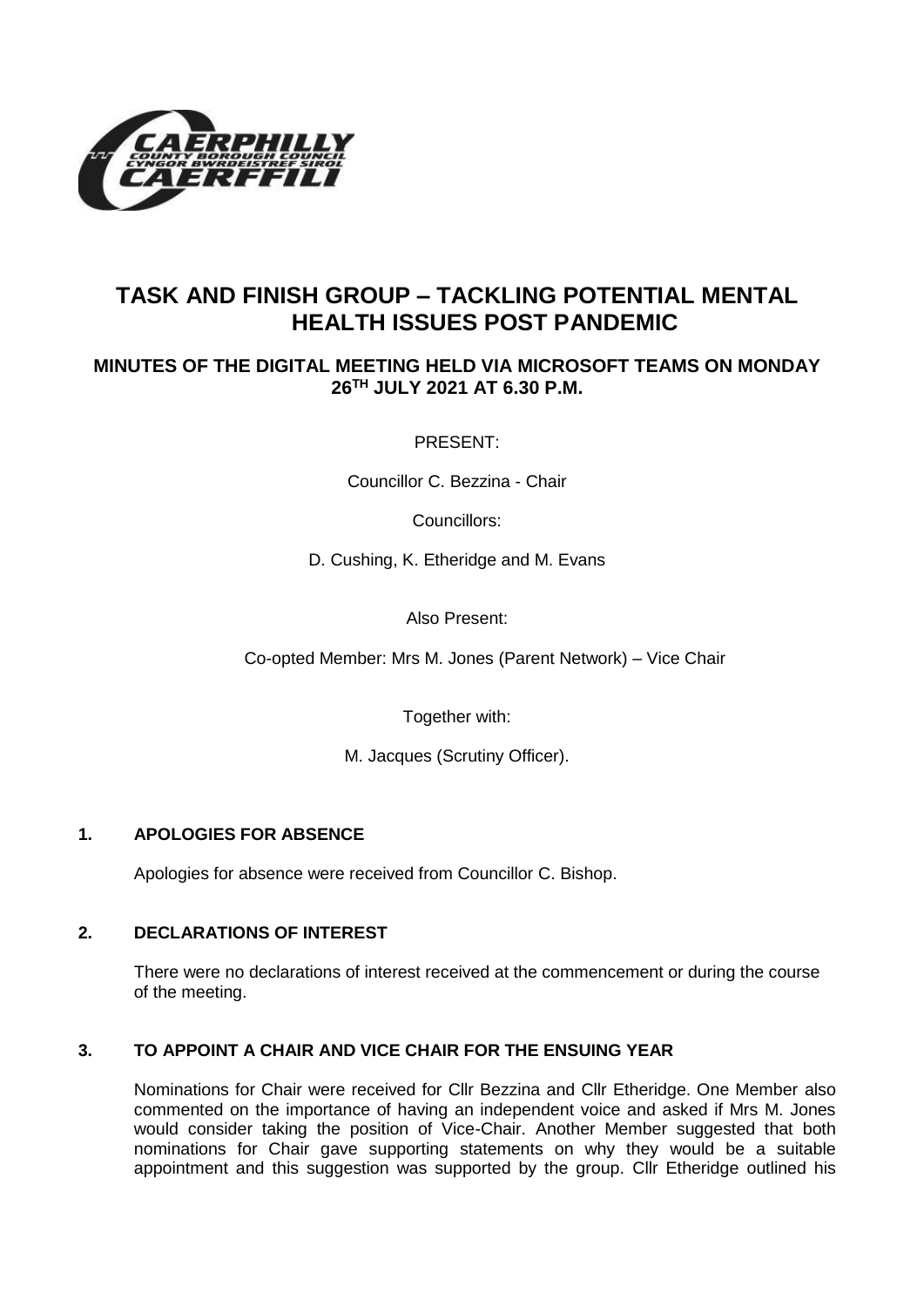experience for the role but explained how his position as Leader of the Independent Group ahead of Council Elections next year prohibited him from giving the role of Chair the time it deserved, and he therefore chose to withdraw his nomination. Cllr Bezzina highlighted her personal and professional experience for the role and was unanimously supported by the group. The nomination for Vice-Chair was accepted by Mrs M. Jones and she was also unanimously endorsed by the group.

#### **4. TERMS OF REFERENCE AND METHODOLOGY FOR REVIEW**

The Chair drew the group's attention to the draft scoping document which had been circulated prior to the meeting. The draft terms of reference were accepted by the group and the Chair highlighted her aim of having the final report discussed by full Council. The Scrutiny Officer advised that ultimately the group's report would be considered by the Social Services Scrutiny Committee and Cabinet before proceeding to Council.

One Member highlighted the challenge of completing the suggested programme of meetings and drafting a final report before next year's Council's elections. The Scrutiny Officer advised that Task and Finish inquiries tried not to be prescriptive in terms of the duration of the review, but it was generally agreed to be mindful of the possibility of personnel changes after the election. The Chair outlined her view that the aim should be to complete the process before the elections next year.

One Member made a general point about what the group hoped to achieve. He highlighted to the group that he would like the focus to be on prevention and awareness. The Chair agreed and outlined that in the future all Members should receive mental health awareness training and that a key issue should to recognise the signs. It was agreed that communication was also key in terms of signposting people to the services and help available. It was suggested that a portfolio be developed by the Council which residents could download from the website.

One Member highlighted the importance of determining when low levels of well-being progress to serious mental health issues. The Member highlighted how the Parent Network were developing Well-being Champions who would be community-based. The Chair suggested that encouraging volunteers to become Mental Health Champions who would signpost people to services available could be explored during the review.

One Member highlighted the significance of Mental Health First-Aid training and the indicators to recognise such as sleeping patterns. It was suggested that early intervention measures could be explored with representatives from the Aneurin Bevan University Health Board at a future meeting.

The Scrutiny Officer suggested that a Social Services officer with a background in mental health should be approached to join future meetings in an advisory role. Also, that the first meeting after recess should explain how mental health services are administered within the County Borough. These suggestions were unanimously supported by the group.

One Member wished to know if there was a different process in place for children and young people.

Another Member suggested that the Mental Health Champion should be invited to a meeting so that they could give the group an update on the work which had taken place. The Chair welcomed this suggestion and outlined how she had spoken to the Deputy Leader about securing their involvement.